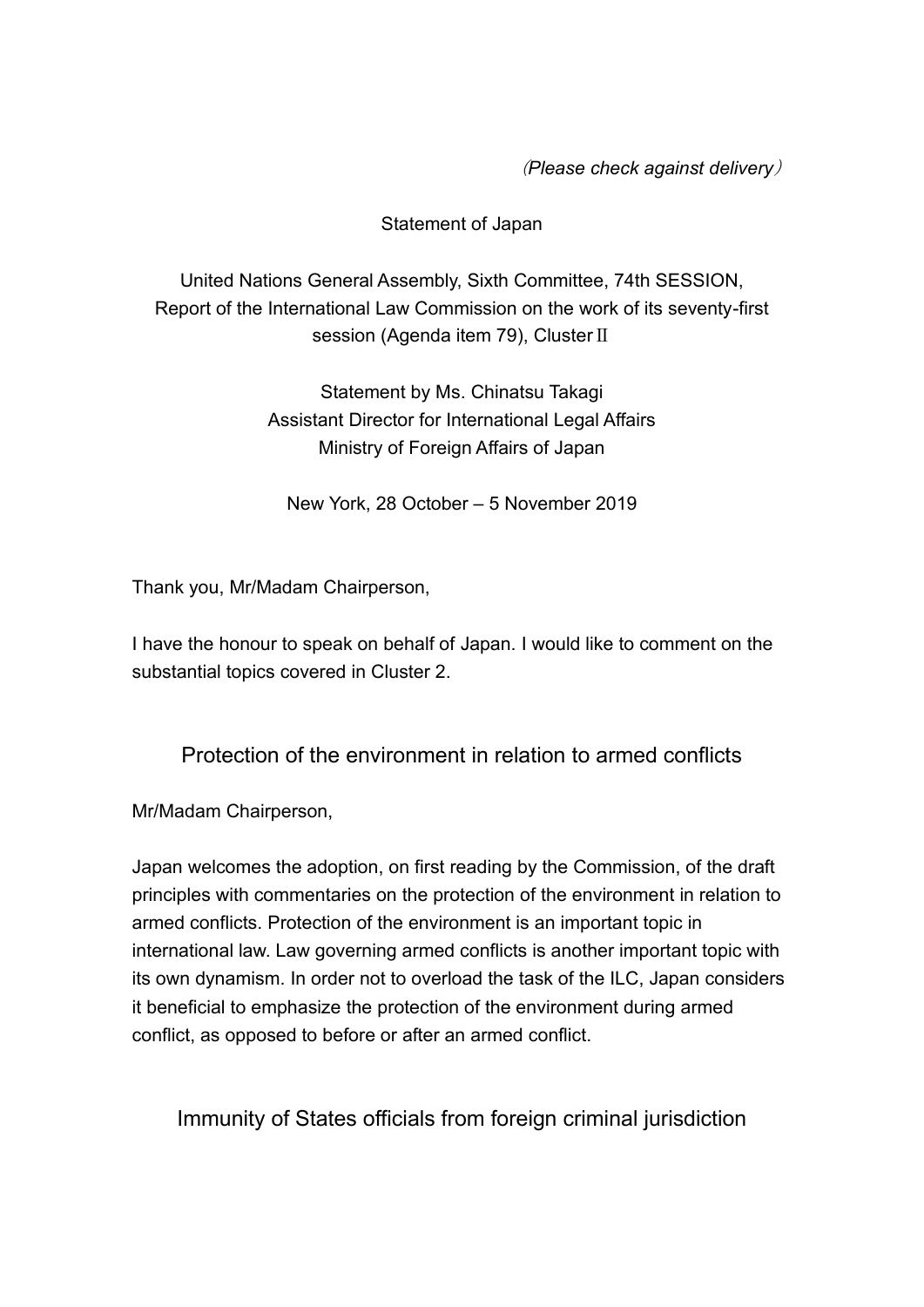## Mr/Madam Chairperson,

Turning to the topic of "immunity of States officials from foreign criminal jurisdiction", allow me to first express our warm appreciation to the Special Rapporteur, Ms. Concepción Escobar Hernández, for her seventh report which examined the procedural aspects of immunity.

Firstly, Japan recognizes that the only progress of this year is that the Drafting Committee provisionally adopted the draft article 8 ante. This is because the ILC reopened the debates on the draft article 7 on exceptions to immunity *ratione materiae*.

The ILC can reconsider the draft article 7 or decide not to reopen the debates on the draft article 7 until it finishes the first reading of this topic. Either way, it is important for the ILC to consider this topic carefully and soundly. Japan considers that the draft article 7 is a development of a new law (*lex ferenda*), but Japan expects that the draft article 7 will ultimately be built upon consensus with the necessary modifications.

As our previous statements on this topic pointed out, it is necessary to collect State practices on this issue from a variety of regions and analyze them comprehensively. The procedural aspects of immunity continue to require careful examination given that they relate to criminal procedures unique to each State.

In particular, it is important to conduct careful consideration not only on the trial phase but also on the investigation phase. For the purpose of comparison, the Vienna Convention on Diplomatic Relations distinguishes between the "inviolability" of a diplomatic agent and the "immunity from the criminal jurisdiction". Japan is of the view that it is necessary to address the "inviolability of States Officials" at the stage of investigation.

Lastly, Japan appreciates the content of the draft article 8 ante provisionally adopted by the Drafting Committee this year. This draft article states that the procedural safeguards provided in Part Four are equally applicable to any article contained in Part Two and Part Three including the draft article 7.